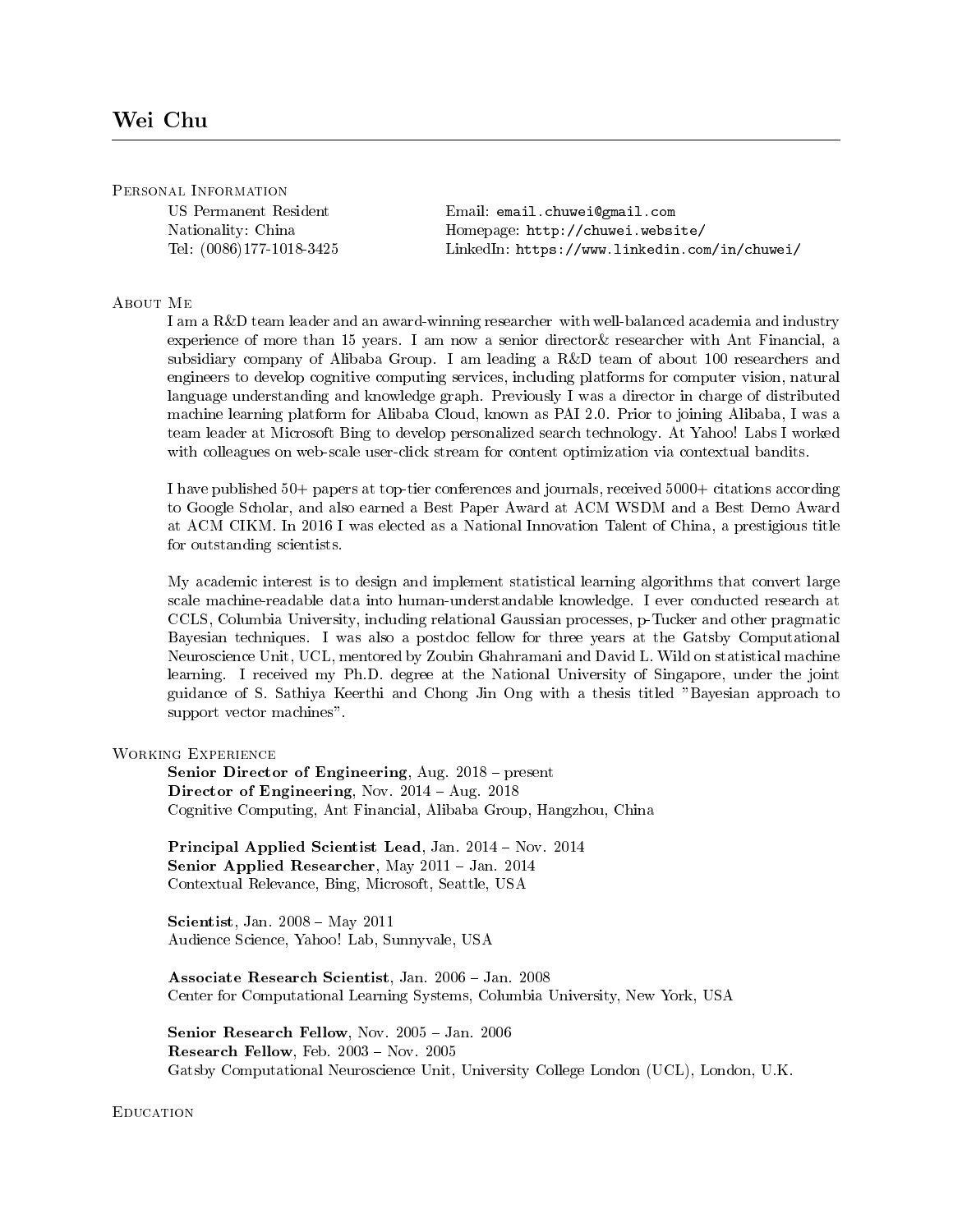**Ph.D.**, Jul.  $1999 - Jan. 2003$ Major: Machine Learning National University of Singapore (NUS), Singapore

Master of Engineering, Sept.  $1995 - Jan.$  1998 Major: Inertial Navigation Technology and Equipment Harbin Institute of Technology & Research Academy of China Aerospace Corporation, China

Bachelor of Engineering, Sept.  $1991 -$ Jul.  $1995$ Major: Automatic Control Harbin Engineering University, China

# JOURNAL ARTICLE & BOOK CHAPTER

- 1. T. Moon, W. Chu, L. Li, Z. Zheng, Y. Chang (2012) Online learning framework for refining recency search results with user click feedback, Transactions on Information Systems 30(4)
- 2. W. Chu and S. S. Keerthi (2007) Support vector ordinal regression, Neural Computation 19(3):792- 815
- 3. W. Chu, Z. Ghahramani, A. Podtelezhnikov and D. L. Wild (2006) Bayesian segmental models with multiple sequence alignment proles for protein secondary structure and contact map prediction, IEEE/ACM Transactions on Computational Biology and Bioinformatics 3(2):98-113
- 4. W. Chu, S. S. Keerthi, C. J. Ong and Z. Ghahramani (2006) Bayesian support vector machines for feature ranking and selection, In I. Guyon, S. Gunn, M. Nikravesh, and L. Zadeh, editors, Feature Extraction, Foundations and Applications Springer:403-418
- 5. W. Chu, Z. Ghahramani, F. Falciani and D. L. Wild (2005) Biomarker discovery with Gaussian processes in microarray gene expression data, Bioinformatics 2005(21):3385-3393
- 6. W. Chu and Z. Ghahramani (2005) Gaussian processes for ordinal regression, Journal of Machine Learning Research 6(Jul):1019-1041
- 7. W. Chu, C. J. Ong and S. S. Keerthi (2005) An improved conjugate gradient scheme to the solution of least squares SVM, IEEE Transactions on Neural Networks 16(2):498-501
- 8. W. Chu, S. S. Keerthi and C. J. Ong (2004) Bayesian support vector regression using a unified loss function, IEEE Transactions on Neural Networks 15(1):29-44
- 9. K. Duan, S. S. Keerthi, W. Chu, S. K. Shevade and A. N. Poo (2003) Multi-category classification by soft-max combination of binary classiers, Multiple Classier Systems (MCS-04) Lecture Notes in Computer Science 2709 Springer:125-134
- 10. W. Chu, S. S. Keerthi and C. J. Ong (2003) Bayesian trigonometric support vector classifier, Neural Computation 15(9):2227-2254

#### Refereed Conference

- 11. C. Li, et al. (2019) Latent dirichlet allocation for Internet price war, AAAI Conference on Articial Intelligence (AAAI-33)
- 12. J. Yu, et al. (2018) Modelling domain relationships for transfer learning on Chatbot-based question answering systems, ACM International Conference on Web Search and Data Mining (WSDM-11)
- 13. M. Qiu, et al. (2017) A short-term rainfall prediction model using multi-task convolutional neural networks, IEEE International Conference on Data Mining (ICDM-17)
- 14. F. Li et al. (2017) AliMe Assist: an intelligent assistant for creating an innovative E-commerce experience, ACM International Conference on Information and Knowledge Management (CIKM-26)
- 15. M. Qiu, et al. (2017) AliMe Chat: a sequence to sequence and rerank based ChatBot engine, Annual Meeting of the Association for Computational Linguistics (ACL-55 Short Paper)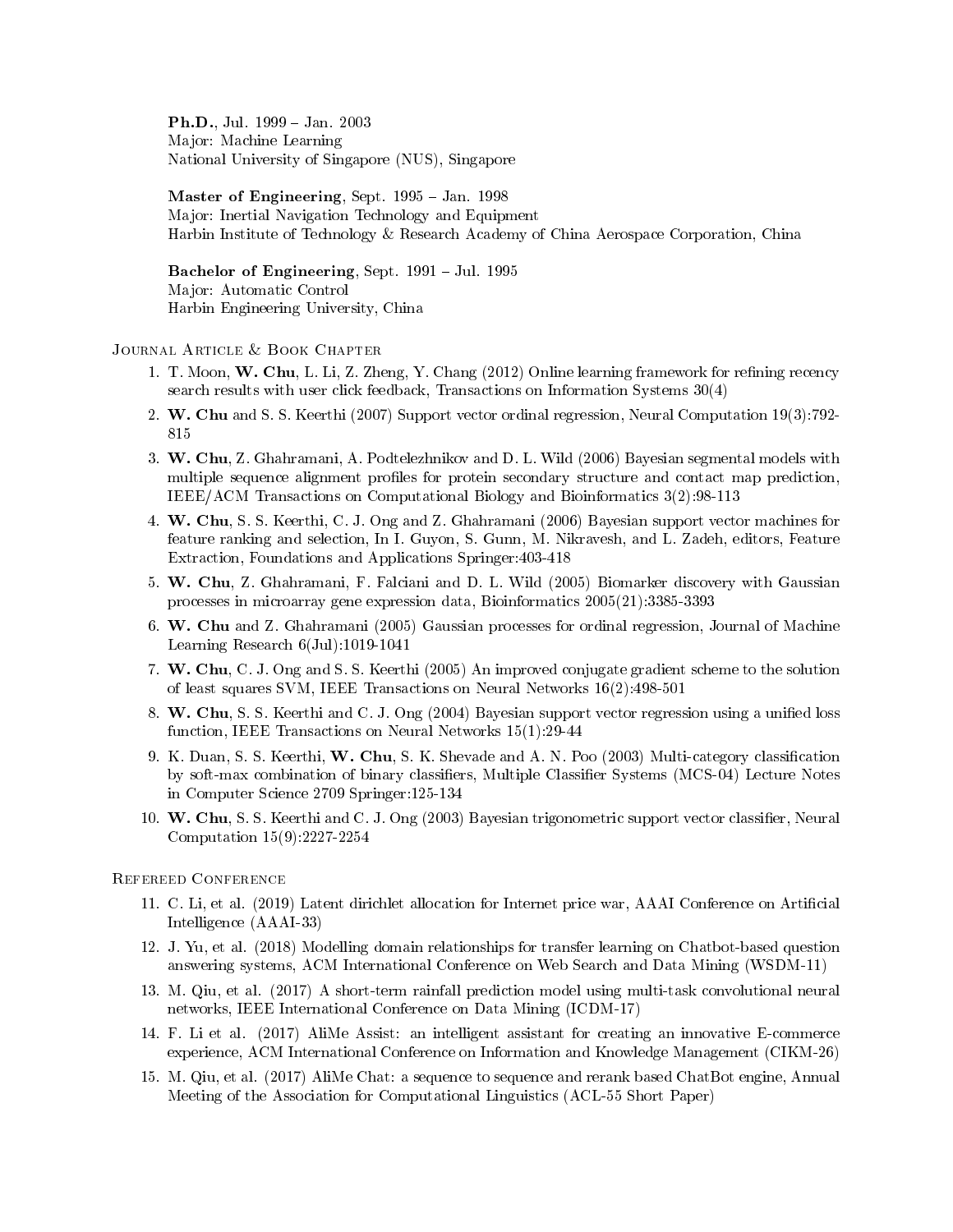- 16. B. Bi, H. Ma, B. Hsu, W. Chu, K. Wang and J. Cho (2015) Learning to recommend related entities to search users, ACM International Conference on Web Search and Data Mining (WSDM-08)
- 17. J. Yan, W. Chu, R. W. White (2014) Cohort modeling for enhanced personalized search, ACM SIGIR Conference on Research and Development in Information Retrieval (SIGIR-37)
- 18. H. Wang, X. He, M. Chang, Y. Song, R. W. White, W. Chu (2013) Personalized ranking model adaptation for web search, ACM SIGIR Conference on Research and Development in Information Retrieval (SIGIR-36)
- 19. R. W. White, W. Chu, A. Hassan, X. He, Y. Song, H. Wang (2013) Enhancing personalized search by mining and modeling task behavior, International World Wide Web Conference (WWW-22)
- 20. H. Wang, Y. Song, M. Chang, X. He, R. W. White, W. Chu (2013) Learning to extract cross-session search tasks, International World Wide Web Conference (WWW-22)
- 21. P. Bennett, R. W. White, W. Chu, S. Dumais, P. Bailey, F. Borisyuk and X. Cui (2012) Modeling and measuring the impact of short and long-term behavior on search personalization, ACM SIGIR Conference on Research and Development in Information Retrieval (SIGIR-35)
- 22. W. Chu, M. Zinkevich, L. Li, A. Thomas, and B. Tseng (2011) Unbiased online active learning in data streams, ACM SIGKDD Conference on Knowledge Discovery and Data Mining (KDD-17)
- 23. L. Zhang, J. Yang, W. Chu, and B. Tseng (2011) A machine-learned proactive moderation system for auction fraud detection, ACM Conference on Information Retrieval and Knowledge Management (CIKM-20 Short Paper)
- 24. L. Li, W. Chu, J. Langford and X. Wang (2011) Unbiased offline evaluation of contextual-banditbased news article recommendation algorithms, ACM International Conference on Web Search and Data Mining (WSDM-04) 297-306 Winner of the Best Paper Award
- 25. W. Chu, L. Li, L. Reyzin, and R. E. Schapire  $(2011)$  Contextual bandits with linear payoff functions, International Conference on Articial Intelligence and Statistics (AISTATS-14)
- 26. T. Moon, L. Li, W. Chu, C. Liao, Z. Zheng and Y. Chang (2010) Online learning for recency search ranking using real-time user feedback, International Conference on Information and Knowledge Management (CIKM-19 Short Paper) 1501-1504
- 27. L. Li, W. Chu, J. Langford and R. E. Schapire (2010) A contextual-bandit approach to personalized news article recommendation, International World Wide Web Conference (WWW-19) 661-670
- 28. S.-T. Park and W. Chu (2009) Pairwise preference regression for cold-start recommendation, ACM Recommender Systems (RecSys-03):21-28
- 29. W. Chu and Z. Ghahramani (2009) Probabilistic models for incomplete multi-dimensional arrays, International Conference on Artificial Intelligence and Statistics (AISTATS-12):89-96
- 30. W. Chu and S.-T. Park (2009) Personalized recommendation on dynamic content using predictive bilinear models, International World Wide Web Conference (WWW-18):692-700
- 31. W. Chu, et al. (2009) A case study of behavior-driven conjoint analysis on Yahoo! Front Page Today Module, ACM SIGKDD Conference on Knowledge Discovery and Data Mining (KDD-15 Industry Track):1097-1104
- 32. R. Silva, W. Chu and Z. Ghahramani (2007) Hidden common cause relations in relational learning, Neural Information Processing Systems (NIPS-20):1345-1352
- 33. K. Yu and W. Chu (2007) Gaussian process models for link analysis and transfer learning, Neural Information Processing Systems (NIPS-20):1657-1664
- 34. P. K. Shivaswamy, W. Chu and M. Jansche (2007) A support vector approach to censored targets, IEEE International Conference on Data Mining (ICDM-07):655-660
- 35. V. Sindhwani, W. Chu and S. S. Keerthi (2007) Semi-supervised Gaussian process classifiers, International Joint Conferences on Articial Intelligence (IJCAI-20):1059-1064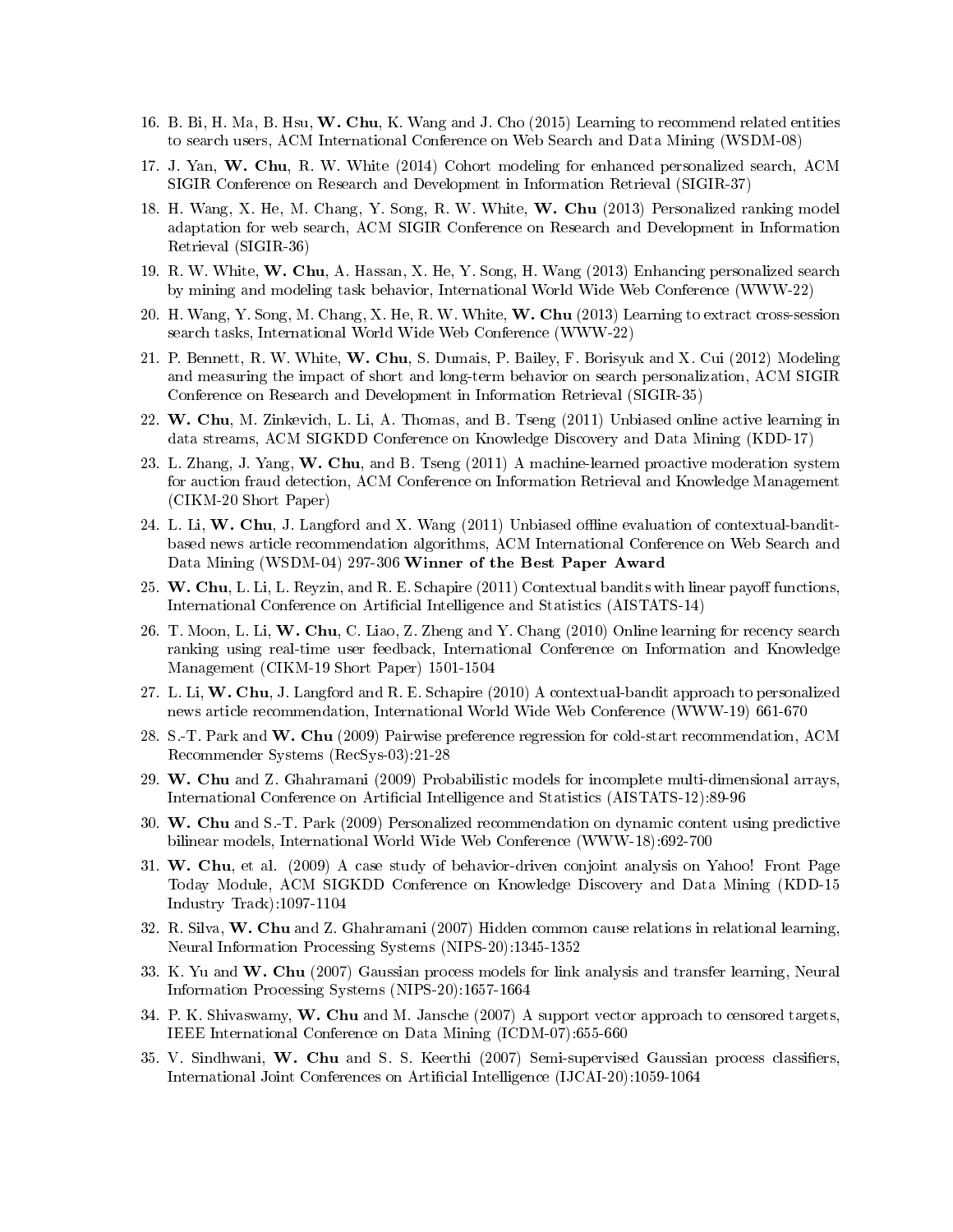- 36. W. Chu, V. Sindhwani, Z. Ghahramani and S. S. Keerthi (2006) Relational learning with Gaussian processes, Neural Information Processing Systems (NIPS-19):289-296
- 37. K. Yu, W. Chu, S. Yu, V. Tresp and Z. Xu (2006) Stochastic relational models for discriminative link prediction, Neural Information Processing Systems (NIPS-19):1553-1560
- 38. S. K. Shevade and W. Chu (2006) Minimum enclosing spheres formulations for support vector ordinal regression, IEEE International Conference on Data Mining (ICDM-06):1054-1058
- 39. W. Chu, Z. Ghahramani, R. Krause and D. L. Wild (2006) Identifying protein complexes in highthroughput protein interaction screens using an infinite latent feature model, Pacific Symposium on Biocomputing (PSB-11):231-242
- 40. W. Chu (2006) Model selection: an empirical study on two kernel classifiers, International Joint Conference on Neural Networks (IJCNN-06):1673-1679
- 41. S. S. Keerthi and W. Chu (2005) A matching pursuit approach to sparse Gaussian process regression, Neural Information Processing Systems (NIPS-18):643-650
- 42. W. Chu and Z. Ghahramani (2005) Preference learning with Gaussian processes, International Conference on Machine Learning (ICML-22):137-144
- 43. W. Chu and S. S. Keerthi (2005) New approaches to support vector ordinal regression, International Conference on Machine Learning (ICML-22):145-152
- 44. W. Chu, Z. Ghahramani and D. L. Wild (2004) A graphical model for protein secondary structure prediction, International Conference on Machine Learning (ICML-21):161-168
- 45. W. Chu, Z. Ghahramani and D. L. Wild (2004) Protein secondary structure prediction using sigmoid belief networks to parameterize segmental semi-Markov models, European Symposium on Articial Neural Networks (ESANN-05):81-86
- 46. W. Chu, S. S. Keerthi and C. J. Ong (2002) A general formulation for support vector machines, International Conference on Neural Information Processing (ICONIP-09)
- 47. W. Chu, S. S. Keerthi and C. J. Ong (2002) A new Bayesian design method for support vector classication, International Conference on Neural Information Processing (ICONIP-09)
- 48. S. S. Keerthi, et al. (2002) A machine learning approach for the curation of Biomedical literature KDD Cup 2002 (Task 1), SIGKDD Explorations Newsletter, 4(2)
- 49. W. Chu, S. S. Keerthi and C. J. Ong (2001) A unified loss function in Bayesian framework for support vector regression, International Conference on Machine Learning (ICML-18):51-58

Refereed Workshop

- 50. J. Yang, Y. Chen, S. Wang, L. Li, C. Meng, M. Qiu, W. Chu (2017) Practical lessons of distributed deep learning, Workshop on Principled Approaches to Deep Learning, at ICML
- 51. X. Li, C. Guo, W. Chu, Y. Wang, J. Shavlik (2014) Deep learning powered in-session contextual ranking using clickthrough data, Workshop on Personalization: Methods and Applications, at Neural Information Processing Systems (NIPS-27)
- 52. L. Li, W. Chu, J. Langford, T. Moon, and X. Wang (2012) An unbiased offline evaluation of contextual bandit algorithms with generalized linear models, Journal of Machine Learning Research - Workshop and Conference Proceedings 26 (JMLR W&CP-26)
- 53. W. Chu and Z. Ghahramani (2005) Extensions of Gaussian processes for ranking: semi-supervised and active learning, Workshop Learning to Rank at (NIPS-18):29-34

### **THESIS**

54. W. Chu (2003) Bayesian approach to support vector machines, Doctoral Dissertation, National University of Singapore